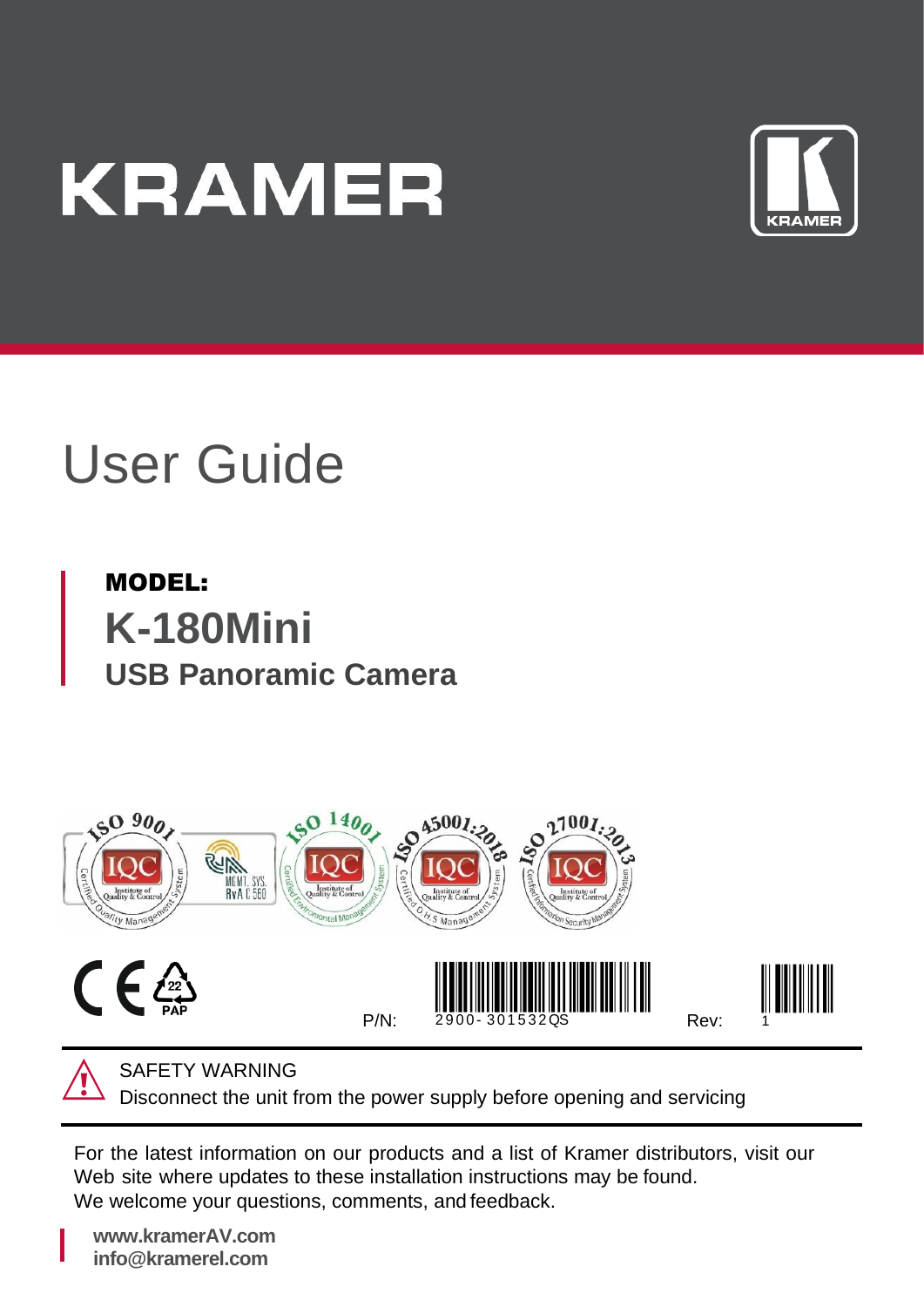#### **K-180Mini USB Panoramic Camera**

Congratulations on purchasing your Kramer **K-180Mini USB Panoramic Camera**. **K-180Mini** provides a 180° field of view with full-picture immersive technology that provides wall-to wall coverage, delivering high quality images in 4K UHD.

**K-180Mini** can be operated via the **K-Studio** App [\(www.kramerav.com/downloads/K-180Mini\)](http://www.kramerav.com/downloads/K-180Mini) or simply via the top tap button.

#### **Get to know your K-180Mini**



| #              | Feature                     | <b>Function</b>                                                                                                |                                                |
|----------------|-----------------------------|----------------------------------------------------------------------------------------------------------------|------------------------------------------------|
| $\mathbf{1}$   | Microphone                  | 2-array microphone for audio communication, recording or conferencing, with a<br>pick-up distance of up to 4m. |                                                |
| $\overline{2}$ | Camera                      | Three 12-MP cameras for producing high resolution panoramic video for<br>conferencing.                         |                                                |
| 3              | <b>Top Touch Button</b>     | Press to select any of the following operation modes.                                                          |                                                |
|                |                             | Panoramic View                                                                                                 | 180° view of the meeting room.                 |
|                |                             | Grid View                                                                                                      | Screen is split to several sections.           |
|                |                             | Normal View                                                                                                    | Zoomed panoramic view.                         |
|                |                             | Split View                                                                                                     | Normal view on top and panoramic view below.   |
|                |                             | Composite View                                                                                                 | Panoramic view on top and on 3 sections below. |
| 4              | <b>Fixed Bracket</b>        | Place over the screen edge.                                                                                    |                                                |
| $\overline{5}$ | HOST USB 2.0<br>Type A Port | Optionally, connect to an additional USB device.                                                               |                                                |
| 6              | DEVICE USB-C 2.0<br>Port    | Connect to a computer (for example to capture the video).                                                      |                                                |

#### **Mounting K-180Mini**

Install **K-180Mini** using one of the following methods by attaching the fixed bracket to the screen edge or attach to the wall using the wall bracket (to attach to the screen edge, unfold the fixed bracket then fit in on the screen)



- Ensure that the environment (e.g., maximum ambient temperature, humidity & air flow) is compatible for the device.
- Avoid exposing the product to direct sunlight or any other heat source.
- Keep away from children product includes small accessories and components.
- Avoid uneven mechanical loading.
- Do not insert any sharp objects into the product.
- Avoid dropping or hitting the product to avoid damaging the product.
- For maintenance, call tech support.

#### **To attach K-180Mini onto a wall:**

- 1. Find the correct location on the wall.
- 2. In the desired location, drill 2 holes 28mm apart (using a 6mm drill-bit).
- 3. Insert the 2 rubber expansion-plugs into the holes.

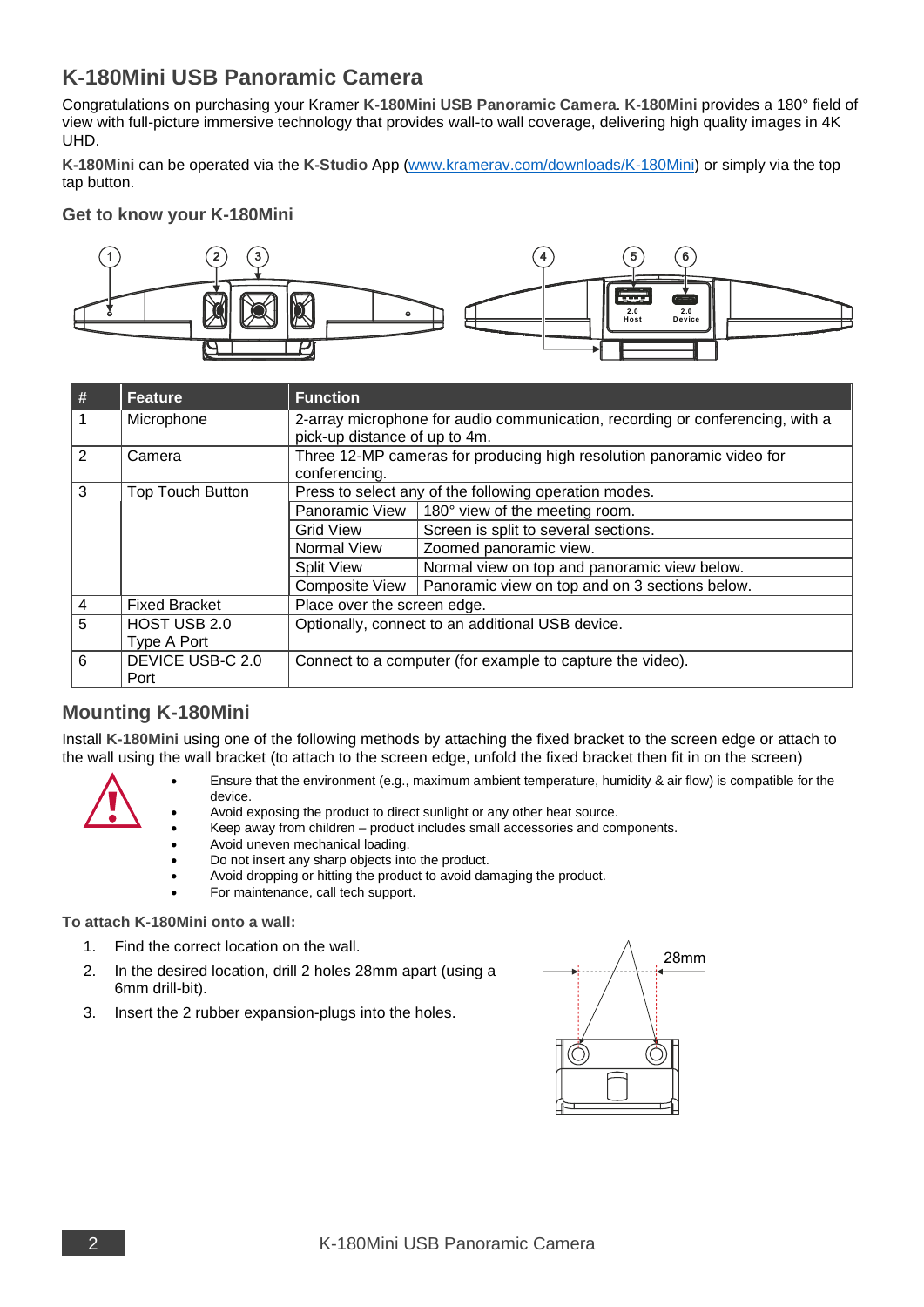- 4. Attach the wall bracket to the wall, using the two bracket screws.
- 5. Slide the fixed bracket to the wall bracket and fasten using the thumb screw.



#### **USB Host Options**

The USB 2.0 host connection allows connecting any additional USB device, or a Bluetooth dongle (for example, of a speakerphone or mouse) allowing a single USB connection to the computer.

Always switch OFF the power on each device before connecting it to your **K-180Mini**.



To achieve specified extension distances, use the recommended Kramer cables available a[t www.kramerav.com/product/K-](http://www.kramerav.com/product/K-180Mini)[180Mini.](http://www.kramerav.com/product/K-180Mini) Using third-party cables may cause damage!

#### **Connecting the Power**

**K-180Mini** is powered via USB-C.

Safety Instructions (Se[e www.kramerav.com](http://www.kramerav.com/) for updated safety information)

#### **Caution:**

• There are no operator serviceable parts inside the unit.

#### **Warning:**

- Disconnect the power and unplug the unit from the wall before installing.
- Do not open the unit. High voltages can cause electrical shock! Servicing by qualified personnel only.
- To ensure continuous risk protection, replace fuses only according to the rating specified on the product label which located on the bottom of the unit.

#### **Operating K-180Mini for the First Time**

You can operate **K-180Mini** manually via the top configuration button on the camera, or via your PC, using the **K-Studio** app (see [www.kramerav.com/downloads/K-180Mini\)](http://www.kramerav.com/downloads/K-180Mini).



We recommend using **K-Studio** either for executive offices where a computer with **K-Studio** installed is handy, or in specific cases where a computer is set in the meeting room and dedicated speaker tracking is necessary or if a whiteboard in the room needs to be displayed separately.

**To operate K-180Mini:**

- 1. Connect the device via USB to the control system or computer. The device can also be recognized as a storage drive. A link to downloading the **K-Studio** software is then
- available.
- 2. Download the **K-Studio** and install it, or close the window and use **K-180Mini** manual configurations via the Tap button only.
- 3. Open your video conferenceing solution (for example, Microsoft Teams).
- 4. Click Settings>Devices, and then select the camera type:
	- K-180Mini enables manually controlling the camera when connected directly to USB.
	- **K-Studio** Camera (only if installed) enables advanced camera configurations.

**K-180Mini** is ready for operation.